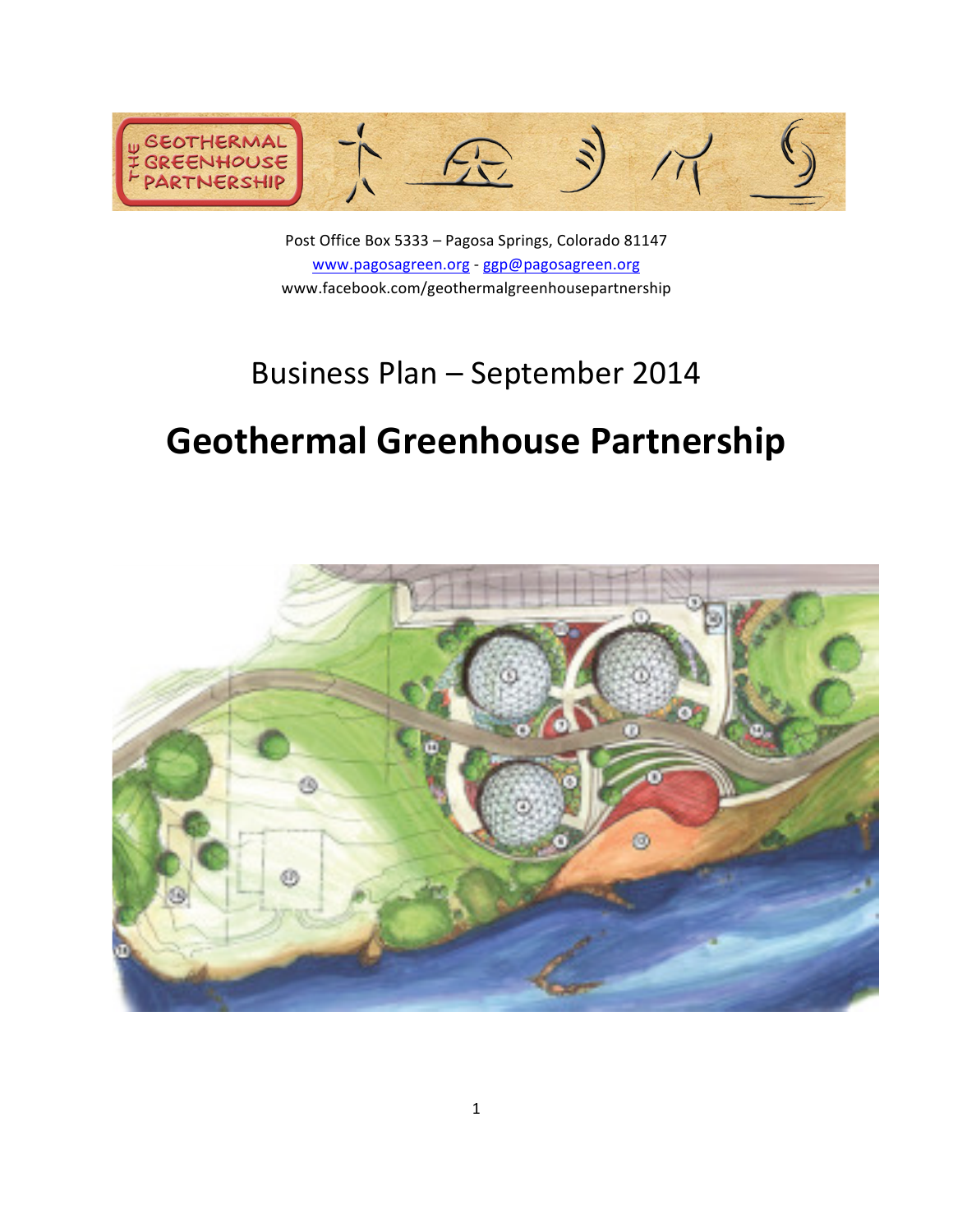## **Executive Summary**

The Geothermal Greenhouse Partnership (GGP) is a  $501(c)(3)$  not-for-profit organization with the mission of harnessing intrinsic renewable solar and geothermal energy to grow safe, sustainable, reliable and affordable food for local people, and provide a year-round attraction for visitors. In doing this, the GGP will beautify the River Walk in Pagosa Springs Centennial Park, create educational opportunities, nurture local businesses and create jobs, cultivate economic vitality, revitalize downtown Pagosa (Main) Street, and serve as a model for other communities in Colorado.

Once constructed, the geothermal botanical gardens will consist of three 42-foot greenhouses with outdoor garden beds, pathways and gathering places located at Centennial Park in downtown Pagosa Springs. The multi-purposed Geothermal Greenhouse Partnership park will enhance public green space and advance outdoor activity, agriculture, education, water conservation/efficiency, environment, and community revitalization. Three greenhouses each serve specific operational and mission-oriented purposes:

- The education greenhouse provides a center for K-12 interdisciplinary education with a STEM focus and advanced study in agriculture and renewable energy technologies.
- The commercial innovation greenhouse provides a demonstration site for production of organic crops at high altitudes.
- The community garden greenhouse provides public gardening space and an opportunity for the public to mentor youth and participate in the botanical park.

Initiated by the Mayor of Pagosa and a group of civic leaders, the Geothermal Greenhouse Partnership was conceived in 2009. The driving force behind this project has been a volunteer Board of Directors with volunteer committees responsible for Fundraising, Site Construction, Operations, and Special Events.

In the five years since, many have helped the GPP achieve these key accomplishments:

- Secured the land lease and geothermal water rights from the Town of Pagosa Springs for \$20/year.
- Raised \$125,000 in financial support and significant in-kind donations from Davis Engineering, Growing Spaces, Pagosa Verde, Lucero Construction, Town of Pagosa Springs, Smith Construction, Red Humpy Website Design, Design by Dee, Reynolds and Associates Architects, and former Mayor Ross Aragon.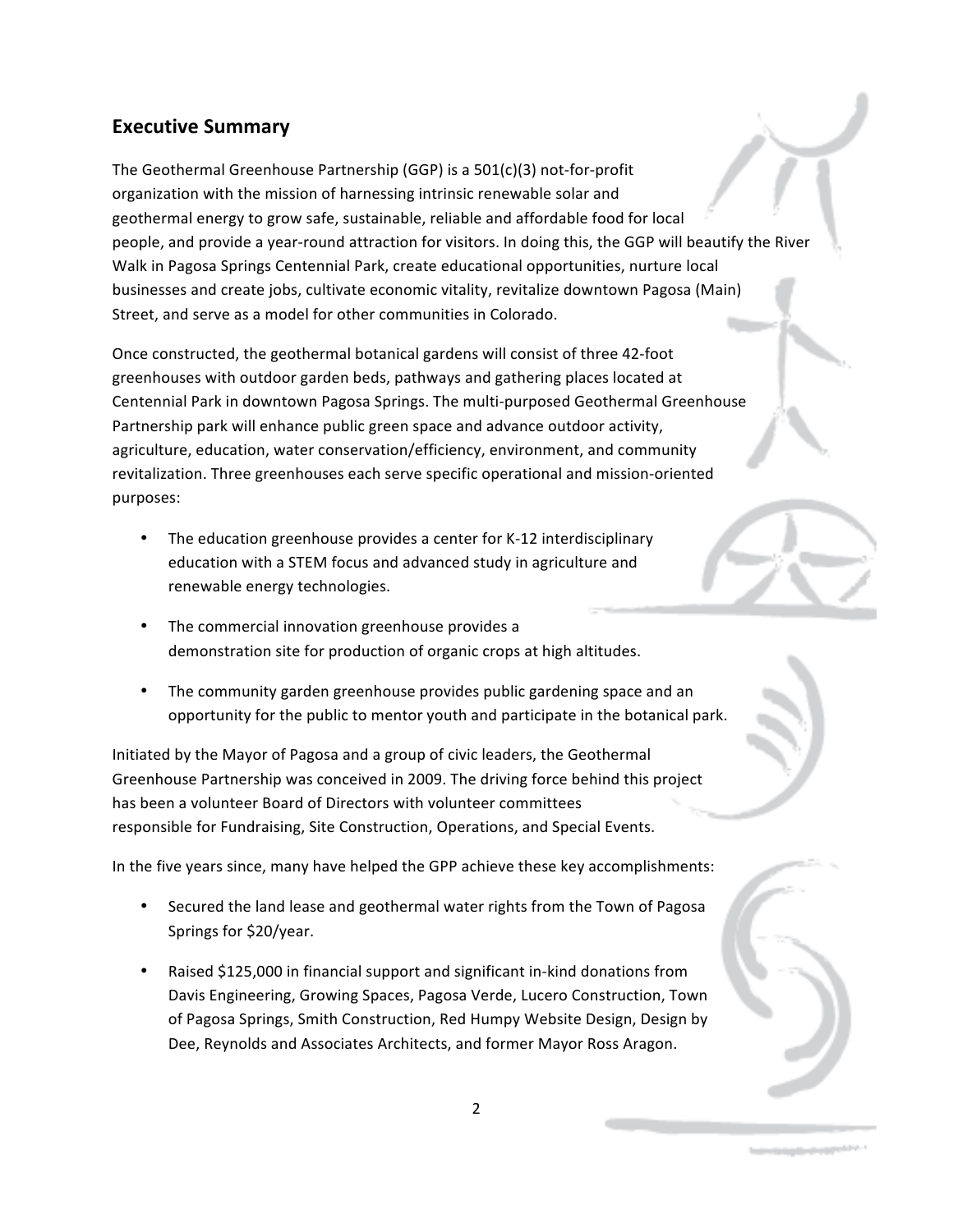• Received letters of support and/or visits from U.S. Senators Bennett and Udall (Colorado), Senator Whitehead (Colorado District 6, 2009-2010), Representative Michael McLachlan (Colorado District 59), Senator Roberts (Colorado District 6, 2010-present) U.S. Representative Tipton (Colorado District 3, 2010) and Colorado Governor Hickenlooper.

Once operational, salaried positions are anticipated for management, however an active and vibrant Board of Directors and volunteer community will continue to support the GGP.

The project will be completed in three phases:

- Phase I encompasses launch, promotion, partnership development, and capital campaigns. It has been in progress for 5 years and will be completed in 2015.
- Phase II involves site preparation, placement of underground infrastructure and utilities, building the greenhouses, landscaping, and designing and outfitting the interiors of the domes. Site preparation and the first greenhouse will be complete in 2015.
- Phase III marks completion of construction and initiation of operation for the three greenhouses and is anticipated to be fully operational in 2017.

The capital to design and build the GGP comes from a combination of private and public grant funding, fundraising campaigns, local sponsorships, and in-kind donations. Once completed, revenue from program activities will provide on-going, sustainable funding for annual operations. Income sources include lease of the commercial innovation greenhouse, product sales, tuition for classes and workshops, sponsorships, annual memberships, and facility use fees. Additional capital campaigns and education grants will be pursued to support program or facility enhancements.

Capital needs for respective phases are: Phase 1 - \$0, Phase 2 - \$500,000, and Phase 3 - \$500,000. Capital raised to date is \$125,000. Significant in-kind support and community good will and volunteerism continues to grow.

The following graphs summarize the financial projections for the GGP including Capital Investment, Operating Revenue, and Net Operating Income. Capital Investment represents money raised for construction of the geothermal botanical gardens. Operating Revenue represents revenue generated from the primary income streams: education, innovation, community, sponsorships, and program contributions. Net Operating Income represents the profit / loss from operational activities. The GGP projects moderate revenue goals beginning in 2015 when operations commence and growth across all five program areas in the first five years of operations.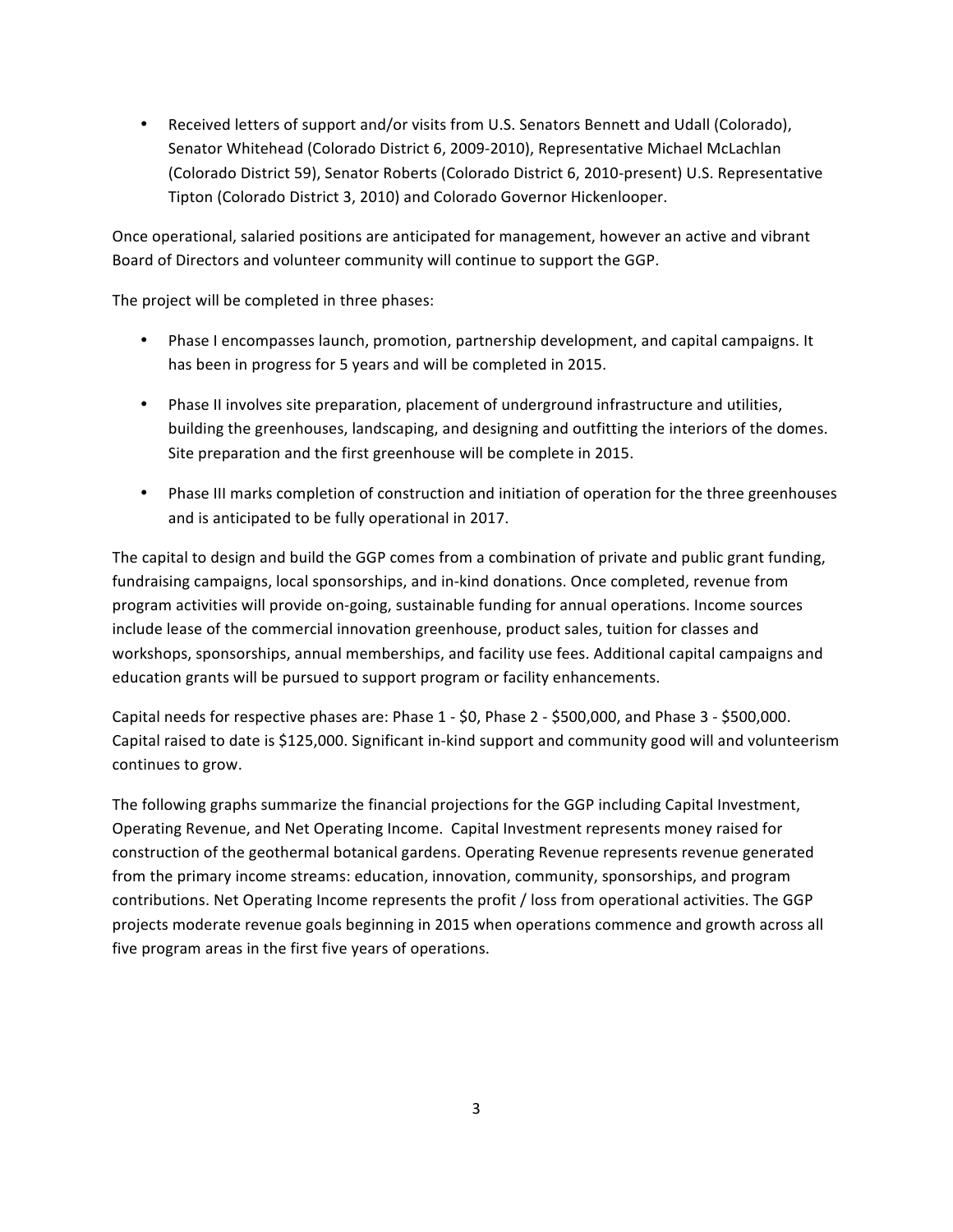

## **Introduction: The Geothermal Greenhouse Partnership**

## **Mission**

The Geothermal Greenhouse Partnership's (GGP) mission is to harness intrinsic renewable solar and geothermal energy to grow safe, sustainable, reliable and affordable food for local people, and provide an attraction for visitors, year round. In doing this, the GGP will beautify Centennial Park's River Walk, create educational opportunities, nurture local businesses, create jobs, revitalize downtown, and cultivate economic vitality.

## **Vision**

By 2017, a geothermal botanical garden will be the centerpiece of Centennial Park in downtown Pagosa Springs. Three 42-foot diameter greenhouses with gardens and public spaces will host:

- A center for education encompassing K-12 STEM education, life-long learning, and advanced studies in sustainable agriculture and renewable technology;
- A center for commercial innovation in growing organic crops at high altitude using a geothermal resource;
- A community garden bringing together and serving the residents of Pagosa Springs.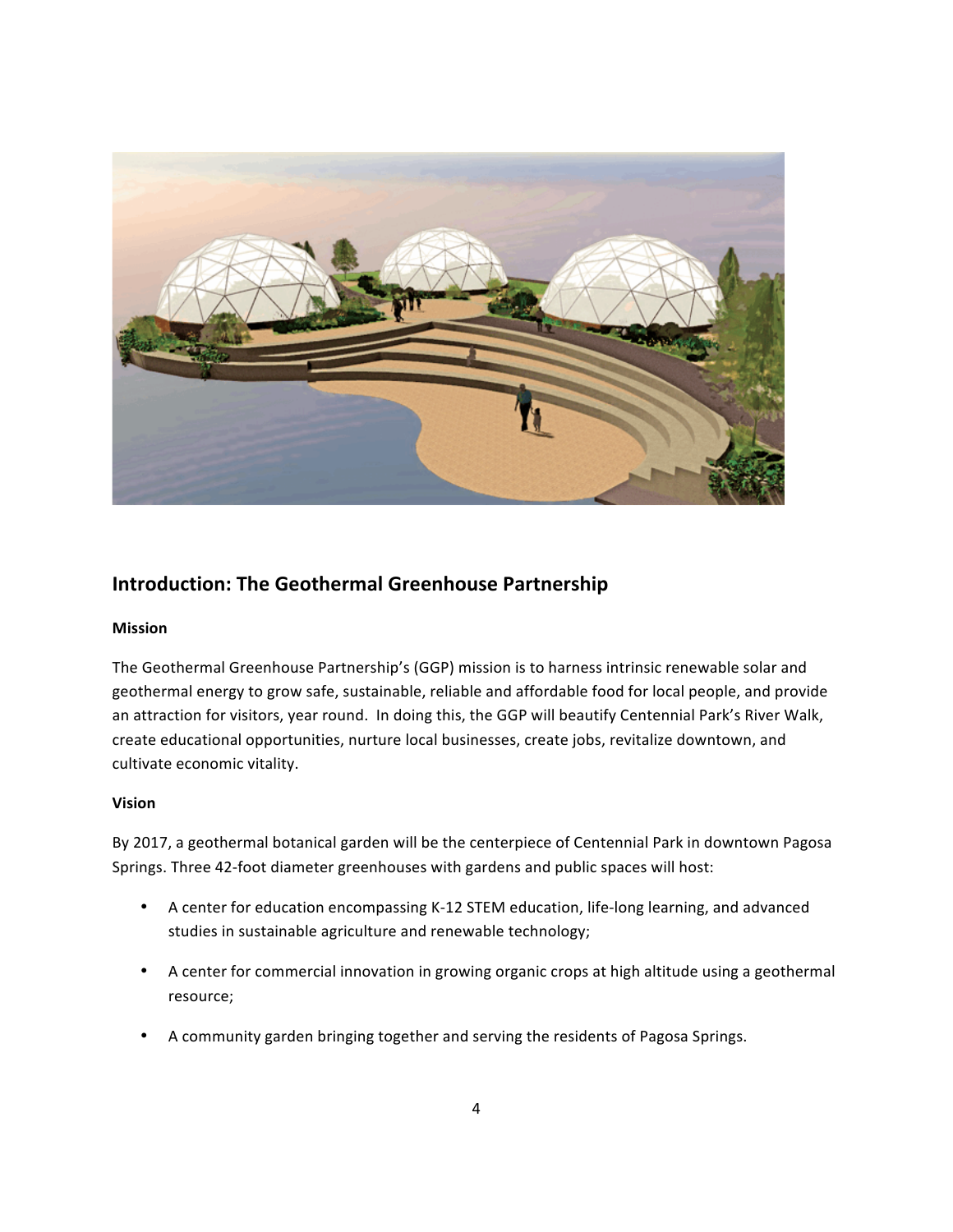Affordable, organic, locally grown food for the people and businesses will be produced from all three greenhouses. Pagosa Springs will be recognized as a community that re-vitalized itself using its natural and human resources: hard-working dedicated community members and geothermal water and sunlight.

#### **Project Benefits**

The GGP will create a range of community benefits including: public park enhancement, sustainable agriculture, education and workforce development, a model of innovation, and local economic development.

**Sustainable Agriculture** – At an elevation of 7200 feet, a short growing season and generally poor soil, Pagosa Springs is not an ideal location for agriculture, but there is great demand for fresh, organic vegetables. In response, both small markets (Joys and Old Town Market) and large (City Market) offers a selection of organic fruits and vegetables. During the summer, a farmers market also helps meet the local demand. This produce is largely imported from outside of Pagosa Springs, Colorado, and the U.S., making food security and economic leakage a real concern for our community. The GGP increases the agricultural economy of the area by extending the growing season year-round, avoiding the problem of poor soil completely, and taking advantage of geothermal heat.

**Education and Workforce Development** – The educational focus of the project will ensure that the region's youth and adults have the opportunity to gain valuable skills in horticulture, a growing industry. The GGP will train students and visitors about innovations in alternative energy, renewable resources, bio-solids composting, biomass heating, and organic food production, all at high altitude.

**Model of Innovation** - This project will serve as a model and an inspiration to small towns throughout Colorado by demonstrating that fresh produce can be grown year-round in the Rocky Mountains with little or no extra heating in the winter. The project serves as a demonstration site. Community leaders from other towns will benefit from GGP's efforts to re-vitalize the economically challenged local community.

**Economic Development** – The 2009 Archuleta County Community Development Action Plan named the Geothermal Greenhouse park as high priority in the Colorado Blueprint Integration process. Region 9 Economic Development District identified three economic sectors as regional priorities: Energy, Agriculture and Manufacturing (including food processing). The GGP program design is patterned on this reality. Archuleta County is designated an Enhanced Rural Enterprise Zone by Region 9 and a Strike Force region by U.S. Department of Agriculture. The GGP project was approved as an Enterprise Zone Contribution Project allowing donors to receive tax credits. The opportunities for economic development are many – tourism, local agriculture production, workforce development, job creation, and education. Also, substantially increased tourism opportunities with increased sales tax revenue exist for the area from visitors to the GGP. Numerous Colorado communities enjoy botanical parks and community gardens with educational components.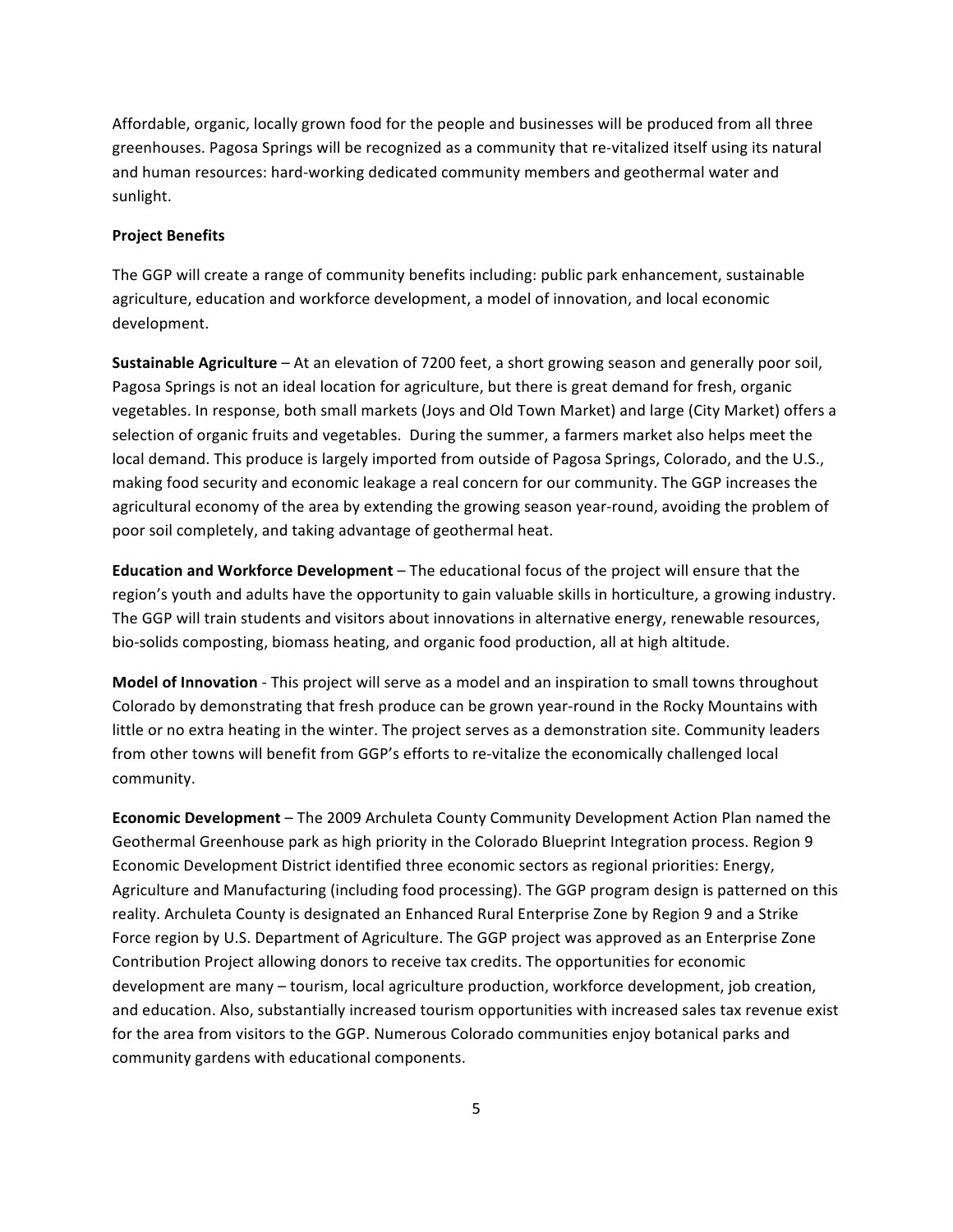## **Development Strategy**

The Geothermal Greenhouse Partnership is building Pagosa Springs' botanical park in three phases:

**Phase I** has entailed clarifying the vision, building the organization and vital partnerships, and securing funding. This effort has been driven by a small team of community leaders who believe strongly that our economically challenged small mountain town can be revitalized through the development of our natural resources. Since inception in 2009, the GGP team has developed relationships with local, state and national public and private entities, gained broad consensus in the community for building the GGP vision, and secured resources including capital, land, in-kind commitments, sponsorships, and other crucial partnerships to achieve the vision.

**Phase II** involves construction of the project, which will take place on the 0.7 acres leased from the Town of Pagosa located along the San Juan River and across the river from two of the three geothermal spas in the very core of downtown. The three 42-foot greenhouses are geodesic domes produced by the local manufacturer, Growing Spaces LLC. The greenhouses are made of polycarbonate triangles with a black heating pool and solar controlled fans to regulate temperature. Construction will include foundations and heat exchanger / cooling systems for each dome with the requisite underground utilities. Additional features are extensive landscaping and activity areas, outside garden production areas with walkways, refrigeration units, and a small sustaining retail operation.

**Phase III** involves initiating operations and management of the project including building the sustaining income crucial to our long-term viability. Revenue will be from several different sources including workshops and classes, performance and arts activities, product sales, consulting services, and special events and lease income. A management structure will be established initially with a volunteer team until the projected revenue allows hiring a professional manager(s) to maintain day-to-day operations, marketing, and outreach. A lessee for the commercial dome will also be contracted and will result in additional income, community benefit, and job creation.

## **Key Milestones and Accomplishments**

Significant work has been accomplished towards achieving the vision of the GGP since 2009. An abbreviated list of project milestones by year is provided year-by-year.

## **2009 Achievements**

- April: Formed an all-volunteer GGP Project Committee of seven persons established to promote, seek funding for and develop the Geothermal Greenhouse Partnership project and manage the affairs of the project.
- Set up initial fiscal sponsorship relationship with the Southwest Land Alliance.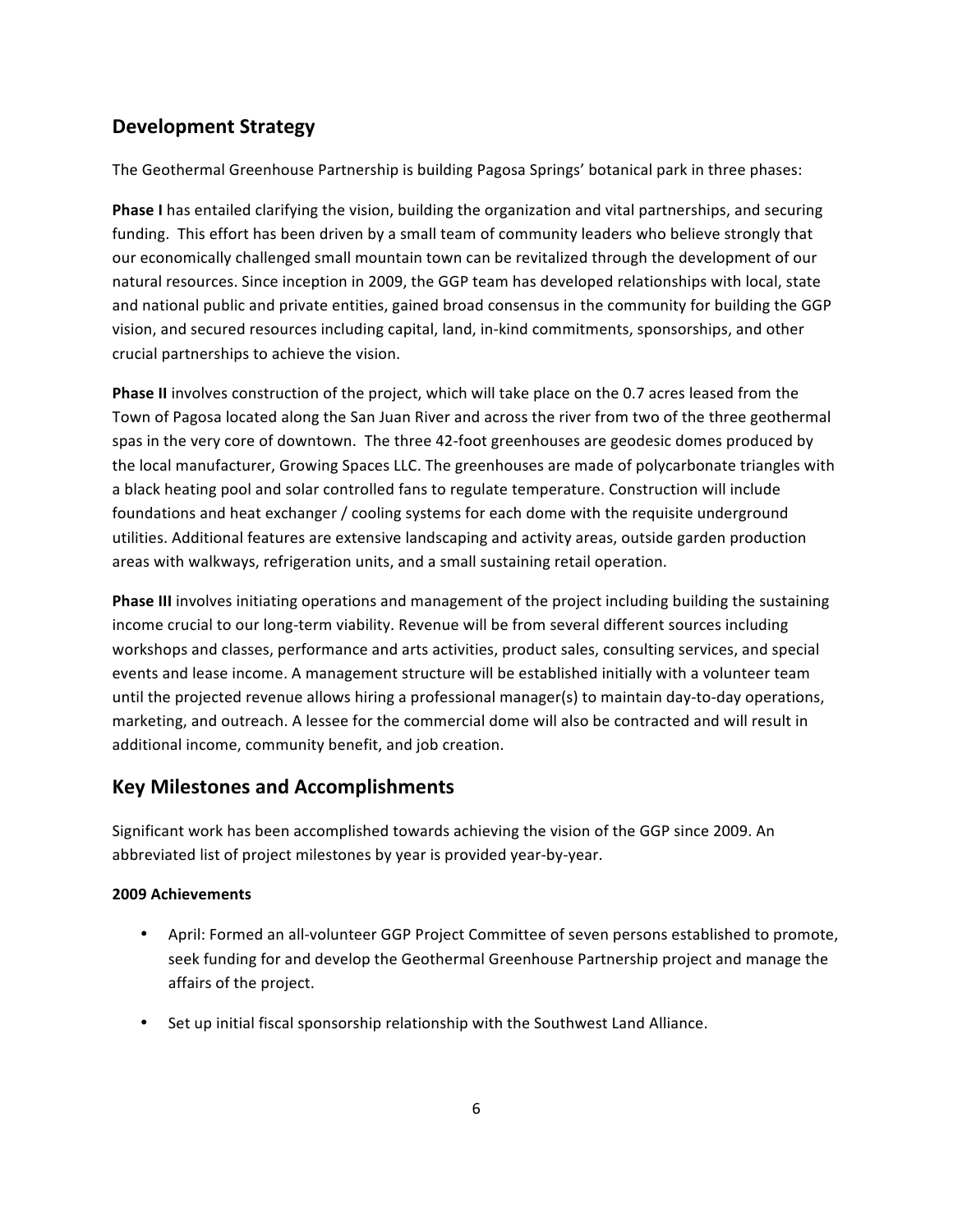- April: Ribbon cutting ceremony with Senator Michael Bennett (Colorado) giving a press conference and endorsement of the project.
- December: Signed an agreement with the Town of Pagosa Springs for a 10 year lease on 1.83 acres of land to be used for developing the GGP. (\$10 / year)
- December: Signed an agreement with the town of Pagosa Springs for 100 gallons per minute (gpm) of geothermal water rights.  $(510/$  year)

## **2010 Achievements**

- Received letters of support and/or visits from U.S. Senator Udall (Colorado), Senator Whitehead (Colorado District 6, 2009-2010), Senator Roberts (Colorado District 6, 2010-) Representative Tipton (Colorado District 3, 2010) and Colorado Governor Hickenlooper.
- September: Arranged for a visit to Pagosa Springs by Dr. John Lund of the National Renewable Energy Labs of Golden, Colorado and Gerry Huttrer, Geothermal Geologist and Principle of Geothermal Management Company, Inc. of Frisco, Colorado; Their purpose: a first look at the Pagosa Springs geothermal resource; Lund and Huttrer produced a report in which the authors hypothesized that the resource is much larger than generally recognized and could support further development.
- The GGP was instrumental in promoting the creation of a community-based organization interested in the development of the Pagosa Springs geothermal resource. Results: formation of the Pagosa Geothermal Advisory group consisting of major stakeholders and community members.

## **2011 Achievements**

- May: Community presentation on progress of the GGP project.
- July: Instrumental in the promotion of A Work Plan to scientifically substantiate the extent of the Pagosa Springs Geothermal resource. Results: agreement by Pagosa Town Council, the Archuleta Board of County Commissioners, the Pagosa Springs Community Development Corporation, the Pagosa Geothermal Advisory groups and the GGP to fund the study.
- July: Through private contributions raised the public portion of the cost for the Work Plan.
- October 6: Host to the Governor's Geothermal Working Group Conference; walking tour of geothermal sites in the morning and presentations in the afternoon: Emerging Geothermal Opportunities in Archuleta County & Colorado, Jerry Smith, Pagosa Verde; Pagosa Springs Work Plan for Direct Use Geothermal Analysis, Gerry Huttrer, Geothermal Management Co., Inc. Regional Geothermal Aquifer Testing & Environmental Considerations, Dr. Eric Klingel, Terranear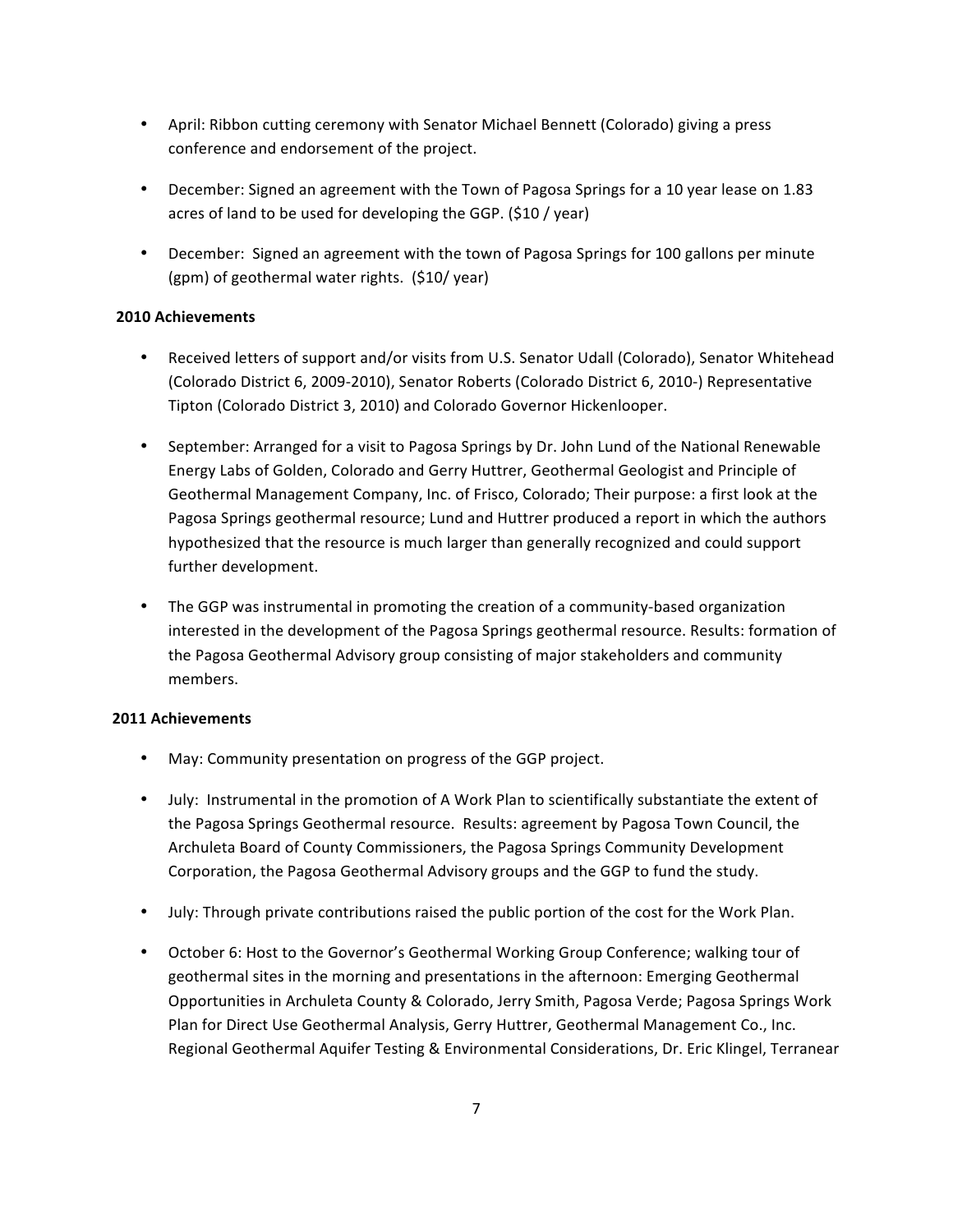PMC & Just Hot Resources; Geothermal Exploration, Processes & Partnerships, Jim Hanson, Just Hot Resources; and Binary Power Generation Technology, Halley Dickey, Turbine Air Systems.

#### **2012 Achievements**

- February: Received a \$25,000 grant from the Laura Jane Musser Foundation to complete the engineering design plans.
- May: Hosted first Colorado School of Mines field camp to study the extent of the geothermal aquifer.
- June 30: First Annual Geothermal Partnership Celebration and Fundraiser at the Community Center.
- October: Received Non-Profit exempt status from the IRS. As an independent  $501(c)(3)$ organization dissolved fiscal sponsorship relationship with the Southwest Land Alliance.

## **2013 Achievements**

- Selected by the Colorado Environmental Film Festival as one of four Colorado sites to host a mini-festival using their award winning films for our own fundraising purposes.
- May: hosted second Colorado School of Mines field camp to research geothermal resources.
- July: hosted  $1<sup>st</sup>$  GGP Environmental Film Festival.
- The GGP Signed a Professional Services Agreement with Davis Engineering for completion of Design Engineering Plans. Plans to be completed by April 2014.
- Town of Pagosa Springs donated \$25K to the GGP to serve as matching funds for future grants.

## **2014 Achievements**

- March: \$25K received for water infrastructure from the San Juan Basin Water Roundtable and \$50K from Colorado Water Conservation Board.
- May: hosted third Colorado School of Mines field camp to measure geothermal resource.
- May: Gov. John Hickenlooper signed renewable energy bonding bill HB-1222 in a ceremony on the GGP site in Centennial Park.
- May: The GGP project was named at Senator Udall's Energy Summit in Golden.
- August: GGP co-sponsored four Greenhouse Gardening Workshops organized by CSU Extension.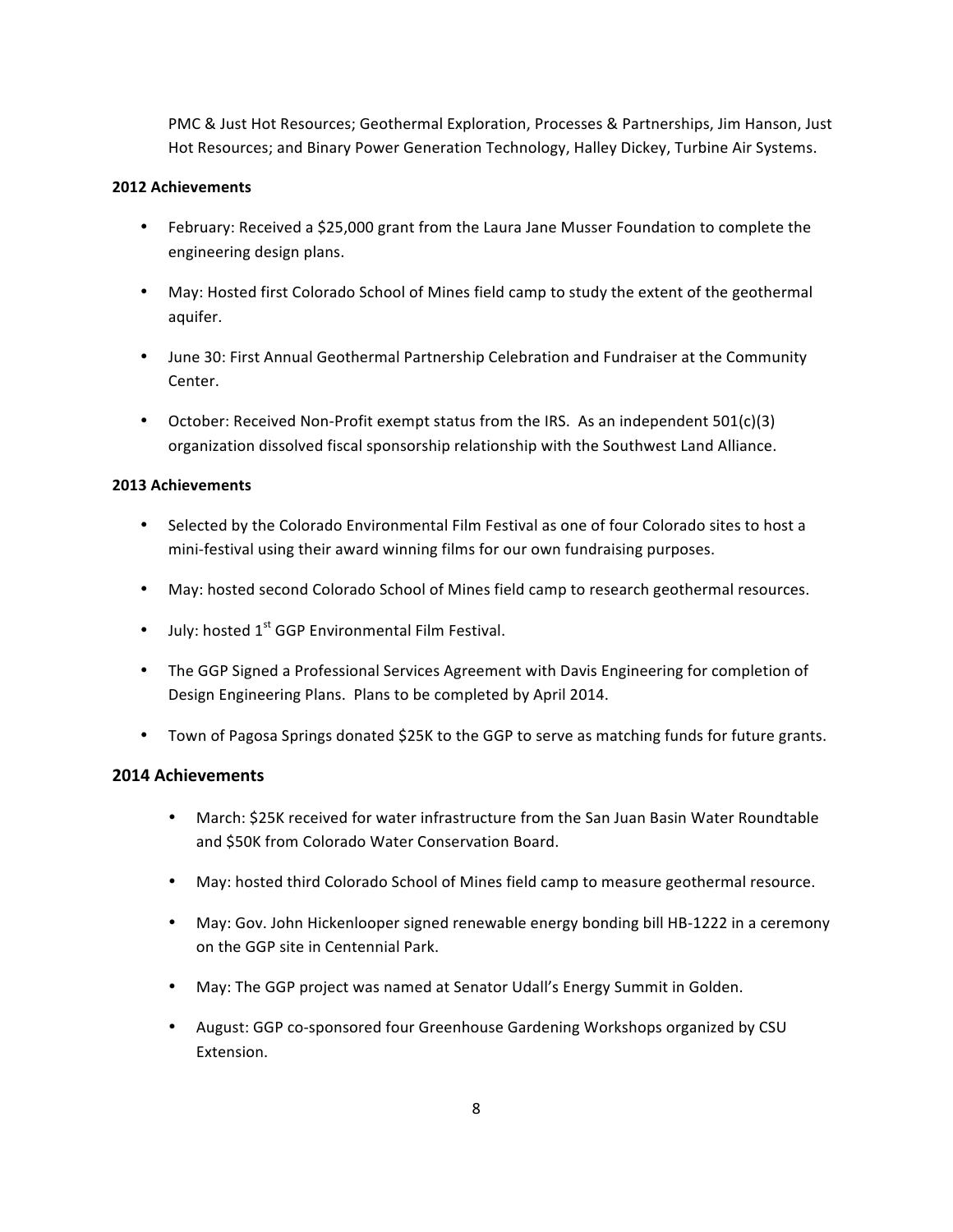- August: Consulted on GGP site with Colorado Department of Agriculture representative.
- August: GGP co-sponsored the third Pagosa Verde Symposium.
- September: Hosted second Colorado Environmental Film Festival Caravan in collaboration with the USFS San Juan Ranger District to celebrate the  $50<sup>th</sup>$  Anniversary of the America's Wilderness Act.
- September: Unanimous endorsement by Pagosa Springs Parks and Recreation Commission for ToPS to submit a DoLA Energy Impact Assistance grant application in partnership with the GGP.

## **Marketing Outreach**

Marketing outreach involves several strategies, evolving over time. Accomplishments, strategies, and plans are described below.

**Initial Community and Public Outreach** - The initial stage has already been accomplished over the last five years through many different avenues. This outreach includes articles in local and regional media, the website, a Facebook page, informational brochures, support from community leaders and state officials, and numerous public meetings soliciting public input.

**Capital Campaign -** Levels of funding/financial support has been and will be sought from local, regional, and statewide organizations and foundations, philanthropists, community-oriented individuals, local businesses, and local and state government.

**Volunteer Development:** - Board members have moved the project forward and overseen the development of volunteer committees to accomplish the following tasks:

- Fundraising promotional events, programming, sponsorships, and grant writing
- Site engineering, construction, landscaping, interior & exterior
- Operations management, outreach, education, marketing
- Special Events production of Colorado Environmental Film Festival Caravan, publicity, coordinates with Fundraising for community attractions, membership gala

## **Construction**

Construction involves site preparation, building the three greenhouses with interior systems, and exterior hardscape. The scope of activities for preparation encompass providing: geothermal hot water to create a suitable climate for winter gardening; irrigation water; and potable water.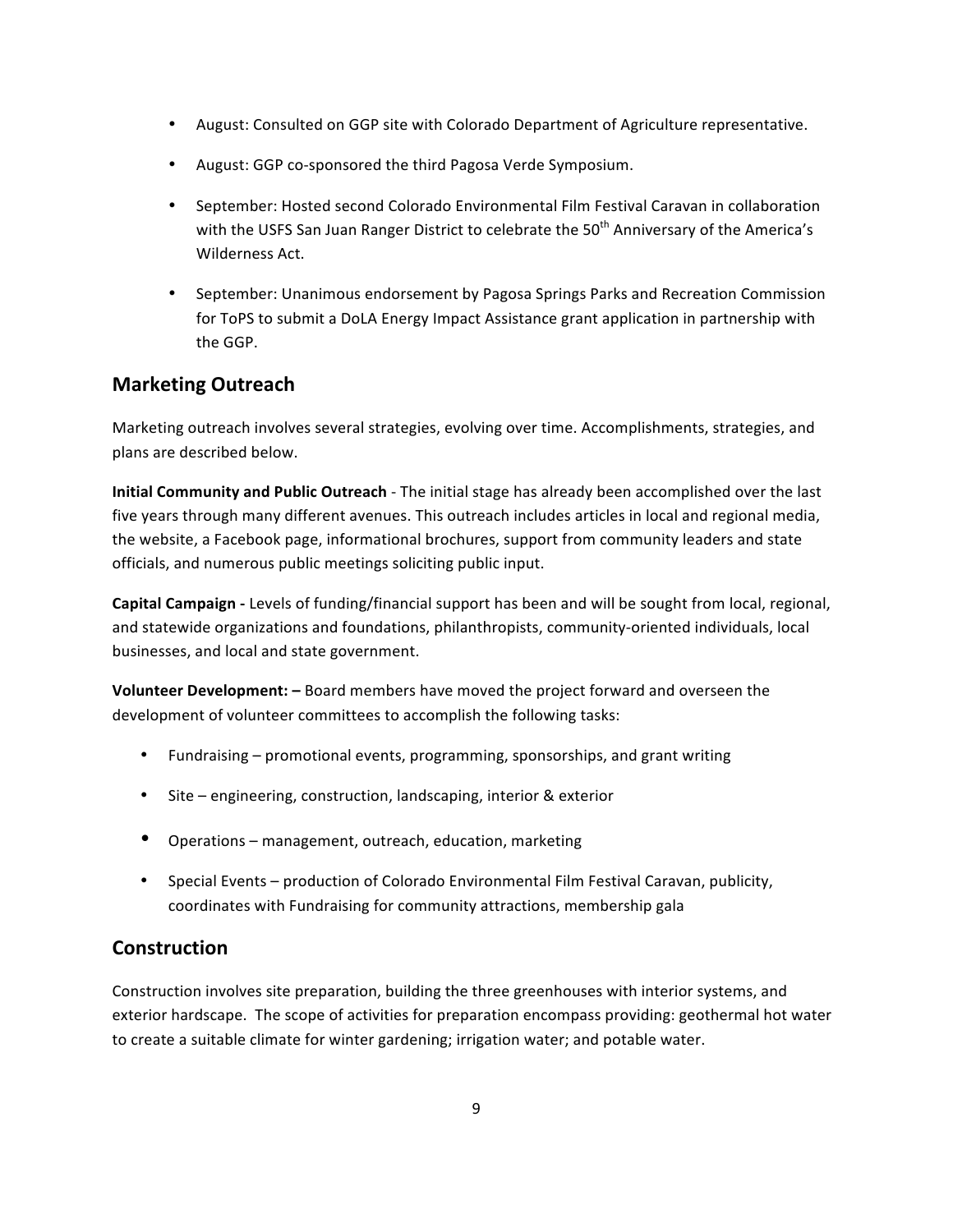When underground infrastructure is completed and greenhouses are constructed, the interior systems will feature three geothermal / solar heating and cooling systems to create optimum growing conditions for year round gardening and temperature stabilization. These include in-ground heating for winter growing, radiators for heating / cooling, and heat exchange coils in the water tank for heating / cooling according to season. Other systems include irrigation, sprinkler and misting systems. When fully operational, the heating, cooling, irrigation and misting systems will be integrated to optimize plant yields while minimizing water consumption. These systems will be monitored and recorded to provide valuable information for comparable projects.

## **Operations**

Each of the three greenhouse management plans are based on their respective operations: education, economic innovation, and community gardens. Each greenhouse provides over 1,300 square feet of interior growing space.

#### **Education Greenhouse**

Archuleta School District 50-Jt and Colorado State University Extension Services have committed to using the first greenhouse. There are numerous possibilities of how this greenhouse could be used for educational benefit. Flexibility and adaptability in interior layout will maximize students' hands-on experiences. An efficient use of space will maintain openness allowing classrooms of students to move around freely. A work area with a table large enough for several students, a storage area for supplies, and a sink with potable water are planned.

Some areas will have permanent growing beds and others will be open for use for short-term student projects that require unconventional planter beds. Learning activities incorporate composting and vermiculture closing the loop of nutrients and teach youth about the cycle of birth, life and decomposition. 

Using all the space available including vertical space will be accomplished in many ways including: multilevel plantings with taller varieties; mid-level and low-growing varieties all using the same space; and encouraging vertical growth with trellises and the use of hanging baskets and pots. A permanently planted area may include fruit trees and other appropriate perennial shrubs and/or vines. The water tank, thermal mass to aid in temperature regulation, is also suitable for other classroom projects: fish production for food, aquatic plant and insect studies, providing nutrient rich water for watering plants.

#### **Commercial Innovation Greenhouse**

The lessee of the commercial innovation greenhouse will be given the freedom to design the interior to fit specific production needs and business plan. The current plan is to offer the lessee either a totally empty space with only the geothermal water and other utilities stubbed into the dome, or some level of infrastructure such as water tank and geothermal distribution already plumbed into dome. The GGP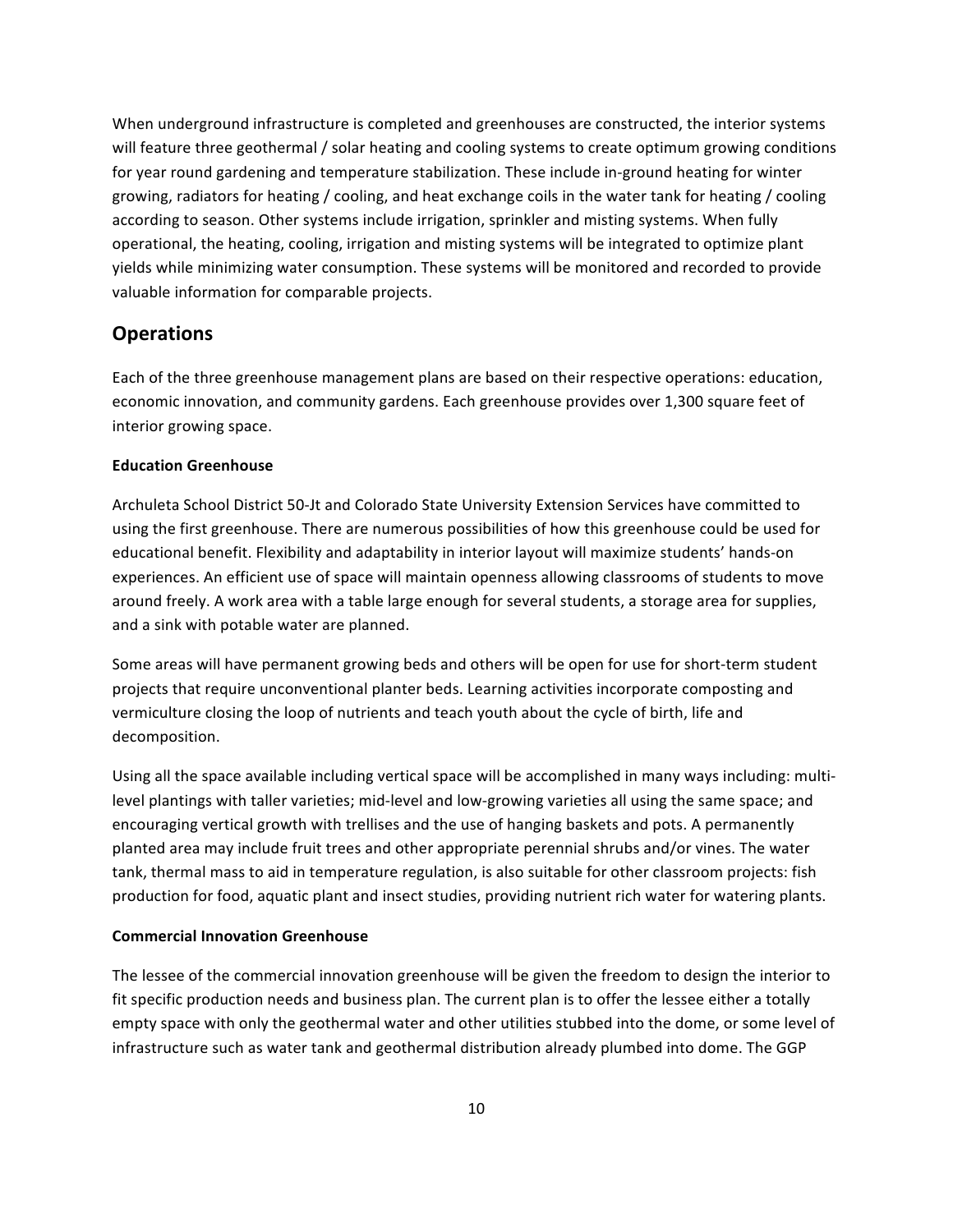could participate at whatever level the organization feels appropriate in preparing the interior of the dome or leave that totally as the responsibility of the business leasing the dome.

The interior design must be approved by the GGP Board of Directors to insure the greenhouse's buildout fits into the vision of the project as a whole, including, but not limited to, sustainable growing practices such as using organic pest control and organic fertilizers. Outside of achieving the GGP's mission and vision, our goal is to support the commercial lessee so that business goals are met.

### **Community Gardens Greenhouse**

The community gardens greenhouse offers opportunities for broad community benefit and beautification. The GGP envisions a cooperative and positive community-oriented atmosphere. A common area with seating among trees, shrubs and perennials will provide a place for gathering. Individuals and groups, civic and service organizations, and/or churches may grow in these beds. Each grower or group of growers must agree to mentor youth in order to participate. The ultimate community will be determined as the project evolves and the community is further engaged in this greenhouse's use. We anticipate a collaborative approach fostering the success of this greenhouse. Opportunities for supporters to volunteer and serve the Pagosa Springs community abound in the GGP park operations.

## **Management Team and Staffing**

#### **Board of Directors**

The GGP has attracted and retained a talented group of civic leaders to initiate, organize, and develop this project. A list of the board members is provided below with bios of the leadership team:

- Ross Aragon, Chair
- Sally High, Vice Chair
- Kathy Keyes, Secretary
- Bob Lynch, Treasurer
- Pauline Benetti, At Large
- Don Coughlin, At Large
- Mark Mueller, At Large
- Courtney King, At Large
- Roberta Tolan, At-Large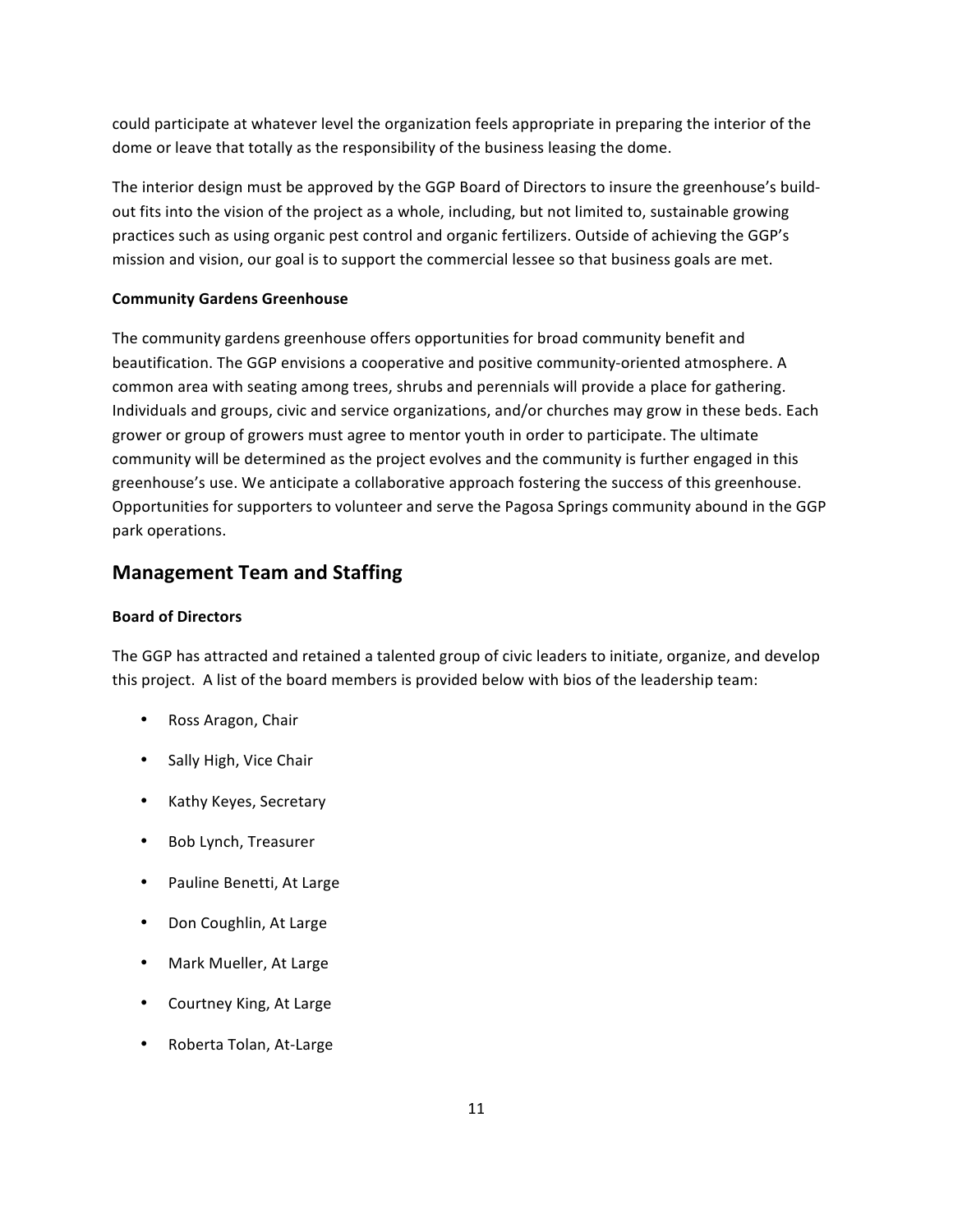**Ross Aragon** is the former mayor of Pagosa Springs and holds the record for being the longest serving town trustee and mayor in the history of Colorado. Ross was born and raised on a ranch near Arboles and Allison, part of a family whose roots in Pagosa Country go back five generations. He graduated from Pagosa Springs High School and he has remained in the area all of his life. Since the position of mayor had been a voluntary one, Aragon's day job since 1975 has been as the manager of the Archuleta Housing Corporation, which provides low-cost housing in the community. Ross is committed to development of the local economy and believes the GGP provides countless benefits to the Town of Pagosa Springs and Archuleta County.

**Sally High**, M.Ed., received the Presidential Innovation Award for Environmental Educators (2012) and was named an eCycleBest Top Five Green Teachers in the nation (2014). She recently ended a 25-year teaching career to focus on community development. Sally serves on the Colorado Environmental Education Leadership Council, Colorado State University Extension Advisory Board for Archuleta County, Pagosa Springs Parks and Recreation Commission, Southwest Workforce Development Board and Geothermal Greenhouse Partnership Inc. Sally works closely with greenhouse growers through her membership with the Colorado Nursery and Greenhouse Association. She is a co-founder of Pagosa Verde, LLC. Sally recognizes tremendous potential for education and economic development when the GGP park is operational.

Kathy Keyes is a founding member of the Geothermal Greenhouse Partnership, owner and founder of Pagosa Baking Company, and is past president of the Pagosa Springs Area Chamber of Commerce. Kathy sees local economic diversification as of utmost importance to her business and community, and believes development of Pagosa's geothermal water resource is the opportunity to create a broader based economy founded on principles of sustainability and renewable energy.

**Bob Lynch** has a wide range of business experience and community involvement in Pagosa. As a graduate of Fort Lewis College and Drake University, Bob began his career as a psychologist working with young people. His career path led to the application of psychological principles to the workplace. Bob is the author of four books on team management, employee engagement, and leadership and has worked with Fortune 500 companies in the US and Internationally as a consultant, instructor and executive coach. When in Pagosa, he manages the family cattle ranching operation which has focused on implementing sustainable agricultural practices and producing grass-fed beef over the past 15 years. In the community, Bob has served on the county Planning Commission and was recently elected to the Board of Directors of LaPlata Electric association. Bob was raised in Pagosa and has a family tree that descends from the first settlers in Archuleta County.

Pauline Benetti is a five year member of the Geothermal Greenhouse Partnership Board of Directors. She brings her academic preparation (University of California at Berkeley) and work experience (Hewlett-Packard Corp.) to bear on writing successful grant proposals for the GGP and for the Ross Aragon Community Center. Since retirement to Pagosa in 2000, Pauline has devoted energy to promoting sustainability issues in our community through her work with the GGP, the Southwest Organization for Sustainability (SOS) and the Pagosa Farmers Market where she sells alpaca fiber and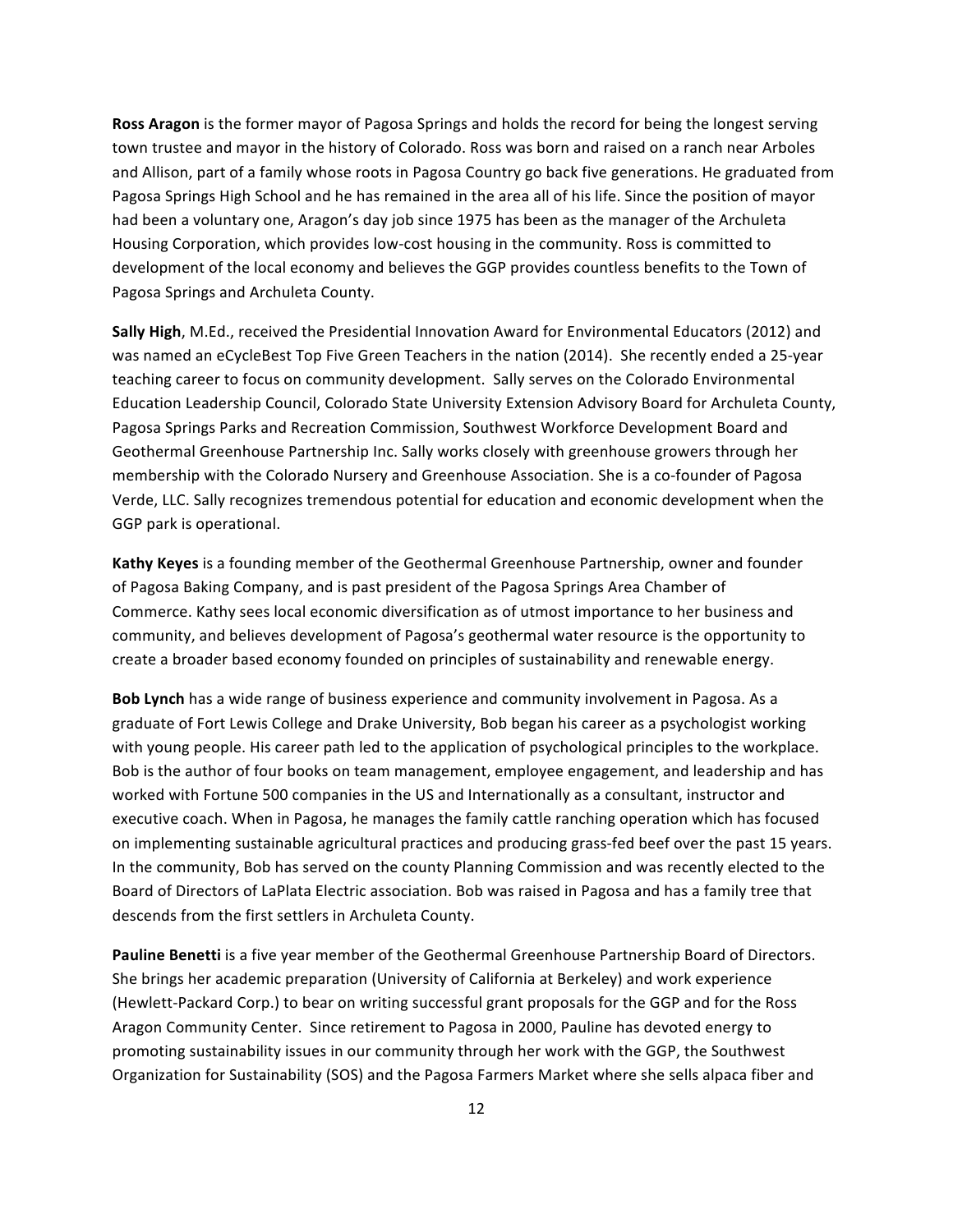products from her livestock. She is also president of the Pagosa Unitarian Universalist Fellowship Steering Committee.

**Don Coughlin** attended Fullerton Community College, Cal. State Fullerton, and pursued studies in Biology, Botany and Native Plant Propagation. He has a wholesale nursery experience as grower for 15 years and is employed at Growing Spaces, in sales, fabrication, and installation of Growing Domes for the past five years. He is a volunteer educator at the Four Mile Ranch Environmental Education Program (K-4) and a Colorado master gardener with organic gardening experience for 30 years. He serves on the Weminuche Audubon Society Board of Directors and leads regular bird walks in Pagosa Springs and Durango. He is active on the committee for the Pagosa Springs Community Composting project.

**Mark Mueller** has lived in Pagosa Springs for 22 years and works for the state of Colorado as a snow avalanche hazard forecaster in the winter for the Colorado Avalanche Information Center. He owns and operates Wolf Creek Backcountry, providing year-round yurt based adventures and avalanche safety education in the Rio Grande National Forest. Mark recently retired after twelve years as Executive Director and business manager for the American Avalanche Association, a Utah based non-profit corporation representing the interests of US avalanche workers and researchers. Don brings valuable experience in nonprofit administration at a national level.

**Courtney King, RA, LEED AP BD+C,** is a licensed Architect and a Green Building Professional with fifteen years of experience in sustainable design and construction. Courtney brings to her work a knowledge of natural construction and the LEED Green Building Rating System, as well as practices of positive environmental impact or biophilic design. From 2007-2010 Courtney served as the President of the Board of Directors for Colorado Housing Inc., a non-profit organization providing self-help housing solutions in Southwest Colorado, where she led the effort of developing affordable, practical, and appropriate strategies for sustainability. She has also been actively engaged in the development of design guidelines and the planning of Pagosa Springs, Colorado by serving on the Downtown Master Plan and Way-finding/Signage Steering Committees.

**Roberta Tolan** is the Colorado State University Extension Agent for Archuleta County where she develops educational programs in agriculture, horticulture and natural resources, youth development, energy and community development. Prior to this position, she was the Horticulture Extension Agent in Larimer County for seven years, the Director of Education for the Denver Botanic Gardens and the Executive Director of Quarry Hill Nature Center in Rochester, MN. Roberta's first career was in marketing and advertising and she holds a MS in Landscape Horticulture from Colorado State University, an MBA in Marketing from Georgia State University and a BS in Marketing from the University of Illinois, Urbana.

#### **Volunteer Committees**

Until such time as the GGP project is assured of a consistent and an adequate income stream to support paid staff, management of the project will be accomplished through volunteer talent and effort. This includes four current committees. Each committee is overseen by at least one Director. Current committees are Fundraising, Site, Operations and Special Events.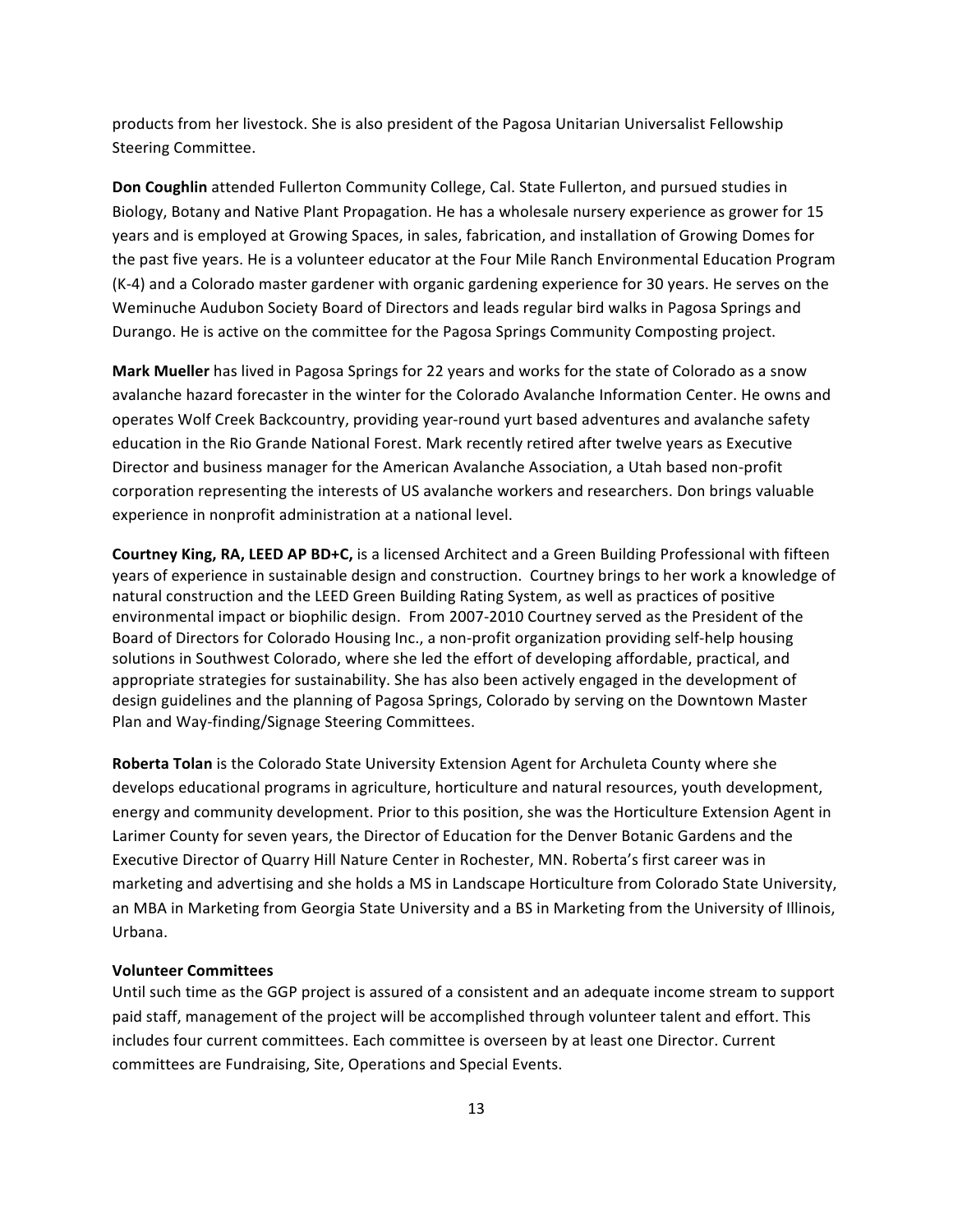## **Salaried Staff**

Once operations begin and income is available to hire staff, a full-time staff is planned for operations, management, outreach, and marketing. A manager will ensure smooth running of day-to-day tasks as well as maintenance and organization of future projects and events. The manager will also coordinate with and work in concert with the education and administration teams.

## **Financials**

## **Overview**

The capital to design and build the GGP comes from a combination of grant funding, fundraising campaigns, local sponsorships, and in-kind donations. Once completed, revenue from program activities will provide on-going and sustainable. Income sources include lease of the commercial innovation dome, product sales, tuition for workshops and classes, sponsorships, annual memberships, and facility use fees. Additional capital campaigns and grants will be pursued to support program or facility enhancements. 

## **Capitalization Needs**

Overall capital needs for construction of the project are projected to be approximately \$1,100,000. Capital needs for respective Phases are: Phase 1 - \$000, Phase 2 - \$500,000, and Phase 3 - \$500,000. Capital raised to date is \$125,000. Significant in-kind support and community good will and volunteerism continues to grow. Following construction, cash flow from operations and additional grants for program funds will be used to sustain ongoing operations as described below.

#### **Donors and Members**

In the third quarter of 2014, with matching funds secured and several grant applications submitted, GGP supporters are confident that construction will commence in Spring 2015. The timing is right for beginning a Private Donor Program and a Membership Program.

Proposed levels of Donor Sponsorships range from \$250 to 15,000 or more. Donors receive tax deductions and any donation over \$250 also qualifies for an added 25% Enterprise Zone deduction. Donors above the \$250 level also receive a complimentary annual membership.

Annual membership is \$50. Because members receive value, for example admission to special events or discounted workshops, membership is not tax deductible. A membership campaign will begin in late October. The outreach may incorporate a "crowd-funding" approach and a challenge to match private donations.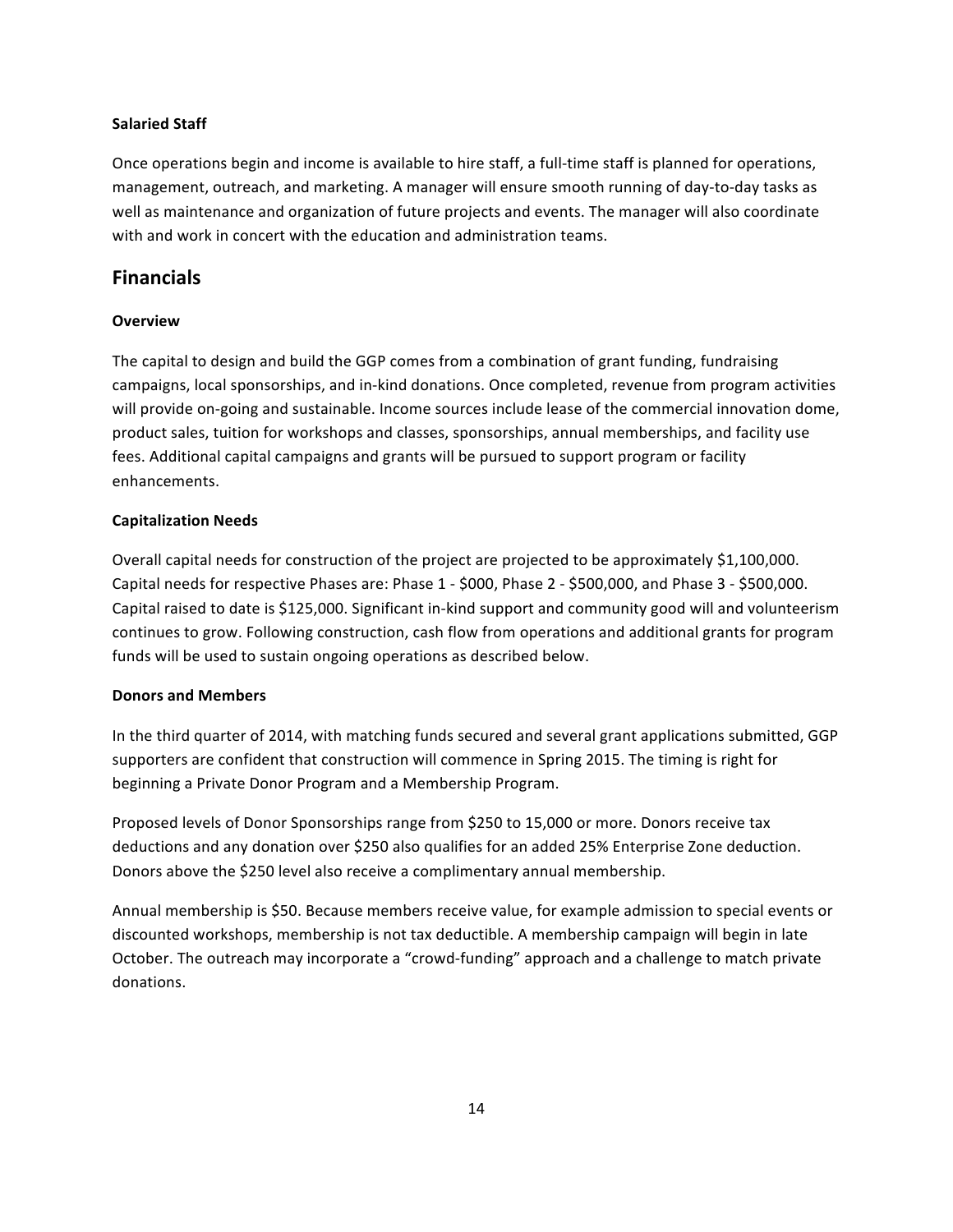## **Ongoing Operations**

1. Production and sales of high-value vegetables and herbs. Target markets include year-round framers market, restaurants, retail groceries and the Senior Center. The GGP may establish a relationship with the School District Food Services through the USDA Farm to School Program.

2. Year-round hands-on classes and workshops for locals and eco-tourists on site or through field trips.

3. Year-round outdoor activities in coordination with existing providers may include organized hiking, cross-country skiing, snowshoeing, rafting, wildlife identification, and/or fishing instruction.

4. Retail sales may include t-shirts, caps, books, DVD's, posters, seeds, plants, and numerous other GGP branded items.

5. Consulting and training services may include replication of the GGP model in other communities.

6. Educator training may involve hosting various agency trainers and holding classes at the GGP park. Trainers may include the Colorado Environmental Education Leadership Council, Colorado Forest Service Project Learning Tree, the United States Forest Service, Mountain Studies Institute, and numerous other providers.

7. Park activities, indoor or outside, may include Art in the Park, Performance in the Park, Music in the Park, Yoga, Tai Chi, Chefs in the Garden, Film in the Park.

8. Colorado Environmental Film Festival Caravan is an annual film festival in cooperation with the CEFF in Golden, CO. The Geothermal Greenhouse Partnership will host the third annual Film Fest Caravan in 2015 and build the arts event into a profitable fundraiser.

#### **Potential Sources of Grant Funding**

The following is a (nonexclusive) list of funding avenues for which the GGP qualifies, as an educational  $501(c)(3)$ . As needed and appropriate, the GGP will pursue these organizations for program funding.

- In 2014 the Environmental Protection Agency offered as many as 32 Environmental Education organizations grants of as much as \$200,000. The EE funds are designated to exponentially educate the public. This means that a recipient educates teachers or mentors who will educate others and pass along information and integrated skills. In years past, the EPA's Environmental Education grants have been an annual offering. http://www.epa.gov/education/environe=mental-education-ee-grants
- The GGP has professional representation on the Colorado Alliance for Environmental Education and the Colorado Environmental Education Leadership Council. The organizations function as networks for program funding, once the GGP park is constructed. http://www.caee.org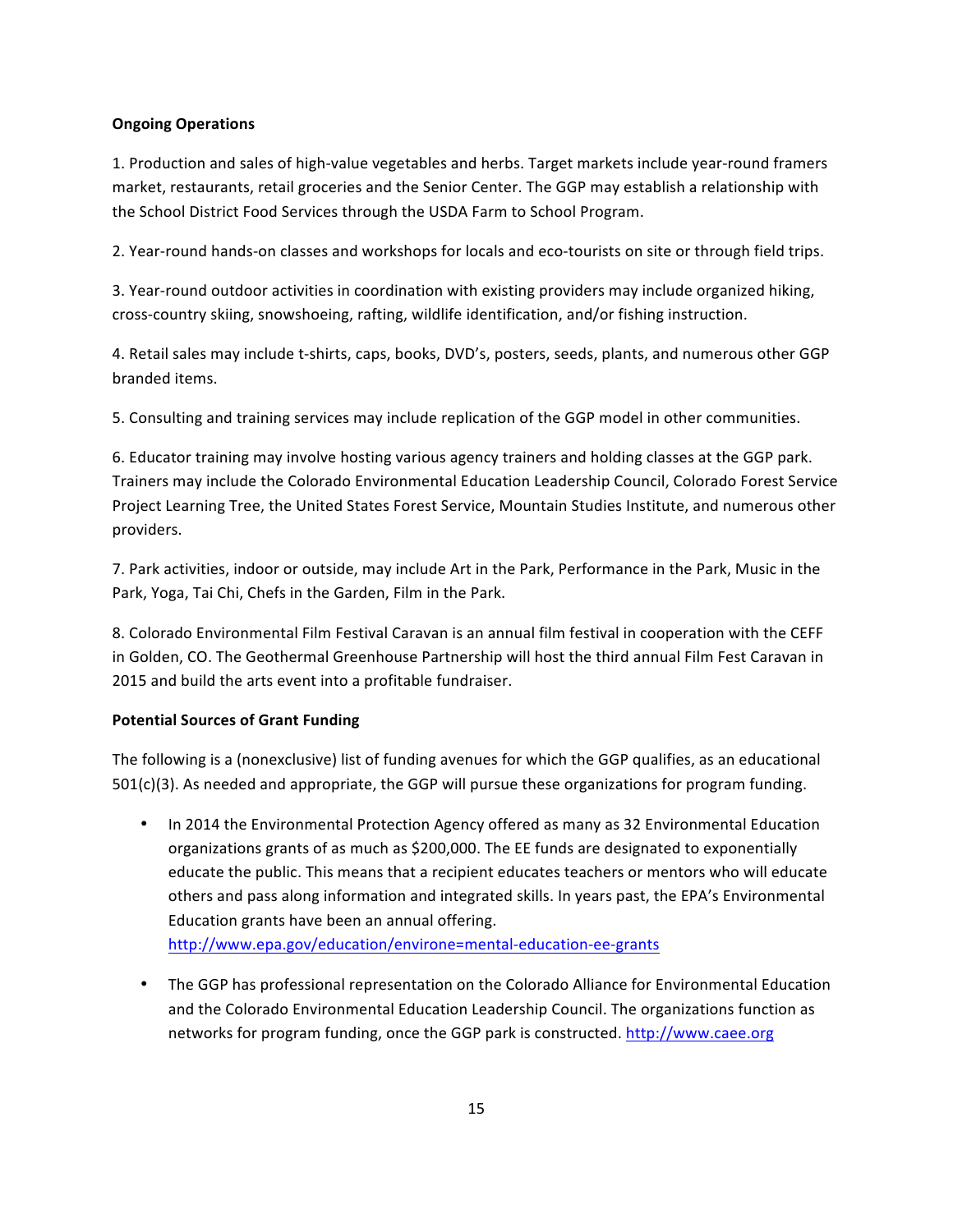- CAEE is affiliated with the National Environmental Education Foundation, a funder of several Colorado EE programs. Link here to see a menu of EE grant program possibilities. http://www.neefusa.org/grants/index.htm
- Project Learning Tree, administered by the Colorado State Forest Service, gives EE program grants each year of \$5,000 to \$15,000. More than one project can be funded by PLT funds each year. They also provide extensive and high-quality curricula and teaching materials. http://www.coloradoplt.org
- Colorado State University Extension offers an array of hands-on STEM materials to EE teachers in formal and non-formal education roles. Archuleta County CSU Extension is eager to partner with the GGP in educational efforts. http://www.archuleta.colostate.edu
- Colorado Environmental Film Festival and the GGP first partnered in 2013 to produce the CEFF Caravan in Pagosa Springs to benefit the GGP. The second collaborative Film Festival was in 2014 and CEFF is eager to pursue future benefits on behalf of the GGP. http://www.ceff.net
- The Kitchen Community Learning Garden program is based in Boulder, Colorado. Their grants offer school-affiliated gardening projects assistance in building and teaching in a "Learning Garden," like the GGP is building in Centennial Park. http://www.thekitchencommunity.org
- The Colorado Nursery and Greenhouse Association's membership donates seeds and plants to member nonprofits that promote horticultural and environmental skills and appreciation. http://www.cnga.com
- The Colorado Garden Foundation promotes horticultural skills and advances gardening through annual grants to teaching nonprofits of up to \$100,000. http://www.coloradogardenfoundation.org
- http://www.captainplanetfoundation.org/apply-for-grants
- http://www.greenschools.net
- http://www.coloradocollaboration.org
- http://www.ngcproject.org/collaborative/colorado-collaborative-girls-stem-cocostem
- http://www.livewellcolorado.org/healthy-living/be-part-of-the-solution/funding-opportunities
- http://www.coloradotrees.org
- http://cpw.state.co.us/aboutus/Pages/TrailsGrantsSummaryList.aspx
- http://www.kresge.org/programs/environment